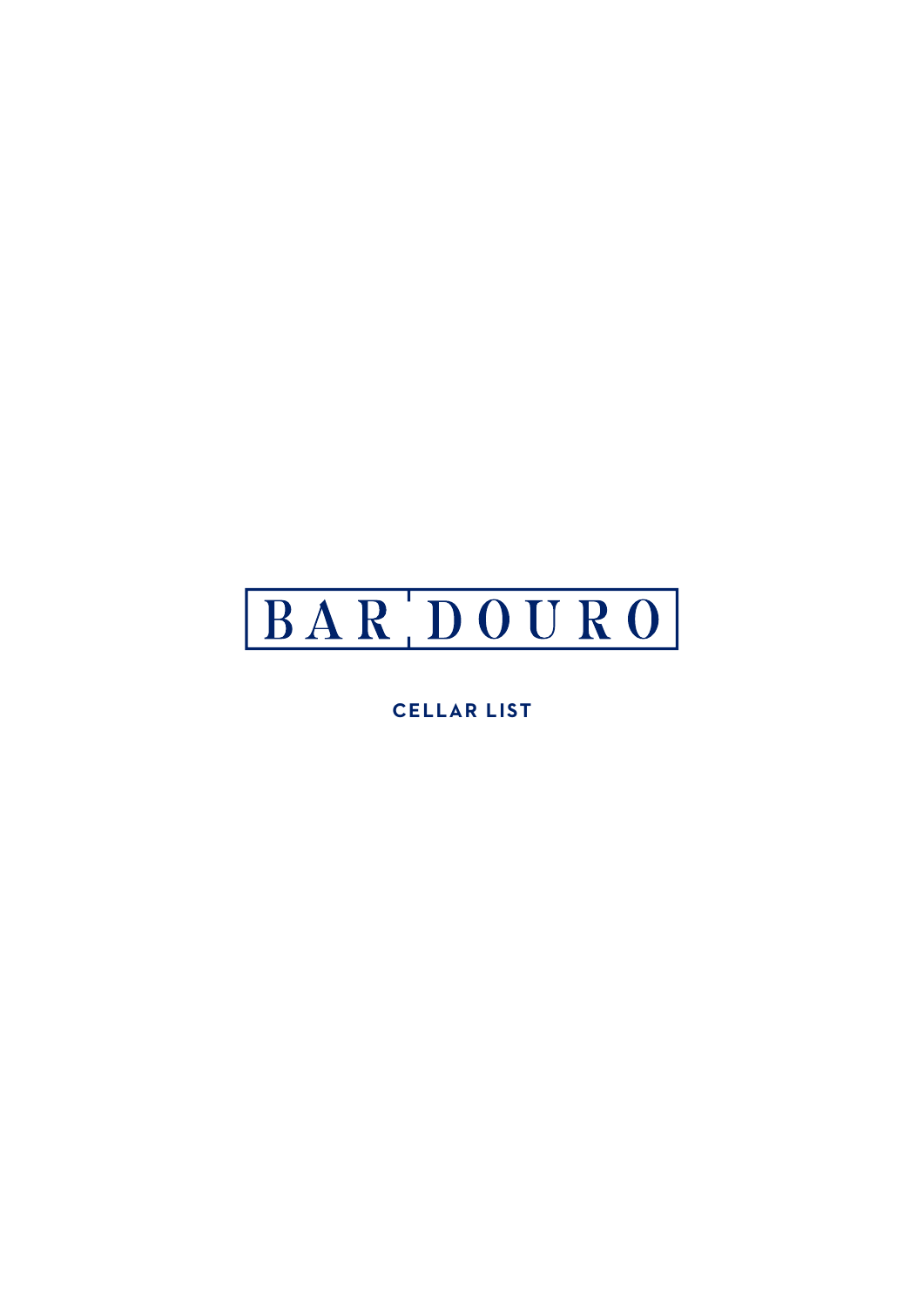### **SPARKLING**

| Luis Pato Maria Gomes, Bairrada            | <b>NV</b> | 41 |
|--------------------------------------------|-----------|----|
| Folias de Baco 'Uivo Pt Nat Branco', Douro | 2021      | 43 |
| Filipa Pato Rose Extra Brut, Bairrada      | <b>NV</b> | 44 |
| Folias de Baco 'Uivo Pt Nat Rose', Douro   | 2020      | 45 |
| Filipa Pato 3B Blanc de Blancs, Bairrada   | <b>NV</b> | 46 |
| Sem Igual Pet Nat Rosado, Minho            | 2019      | 52 |

| <b>ROSÉ</b>                                         |      |    |
|-----------------------------------------------------|------|----|
| Herdade do Rocim, Alentejo                          | 2020 | 34 |
| Hugo Mendes Rose, Tejo                              | 2020 | 69 |
| <b>WHITE</b>                                        |      |    |
| <b>MINHO (VINHO VERDE)</b>                          |      |    |
| Quinta de Maderne Alvarinho & Trajadura             | 2020 | 28 |
| Quinta do Regueiro Reserva Alvarinho                | 2020 | 36 |
| Anselmo Mendes 'Contacto' Alvarinho                 | 2021 | 46 |
| Quinta do Ameal 'Escolha' Loureiro                  | 2015 | 55 |
| Soalheiro 'Terramatter' Alvarinho                   | 2019 | 60 |
| <b>TRÁS-OS-MONTES</b>                               |      |    |
| Arribas Wine Company 'Saroto Branco' (Skin Contact) | 2019 | 47 |
| <b>DOURO</b>                                        |      |    |
| Meio Queijo                                         | 2020 | 26 |
| Churchill's Estates                                 | 2020 | 35 |
| Folias de Baco 'Uivo Moscatel Galego'               | 2020 | 36 |
| Folias de Baco 'Uivo Curtido' (Skin Contact)        | 2019 | 40 |
| Quanta Terra 'Terra a Terra'                        | 2019 | 49 |
| Invincible Branco                                   | 2017 | 54 |

All prices include VAT at the current rate. 12.5% discretionary service charge will be added to your bill Wines are subject to availability and vintages may vary.

Mateus Nicolau de Almeida, 'Eremitas Amon de Kelia' *Rabigato* 2018 56 Mateus Nicolau de Almeida, 'Eremitas Antao do Deserto' *Rabigato* 2016 56<br>Conceito 'Branco' 2014 90 Conceito 'Branco' 2014 90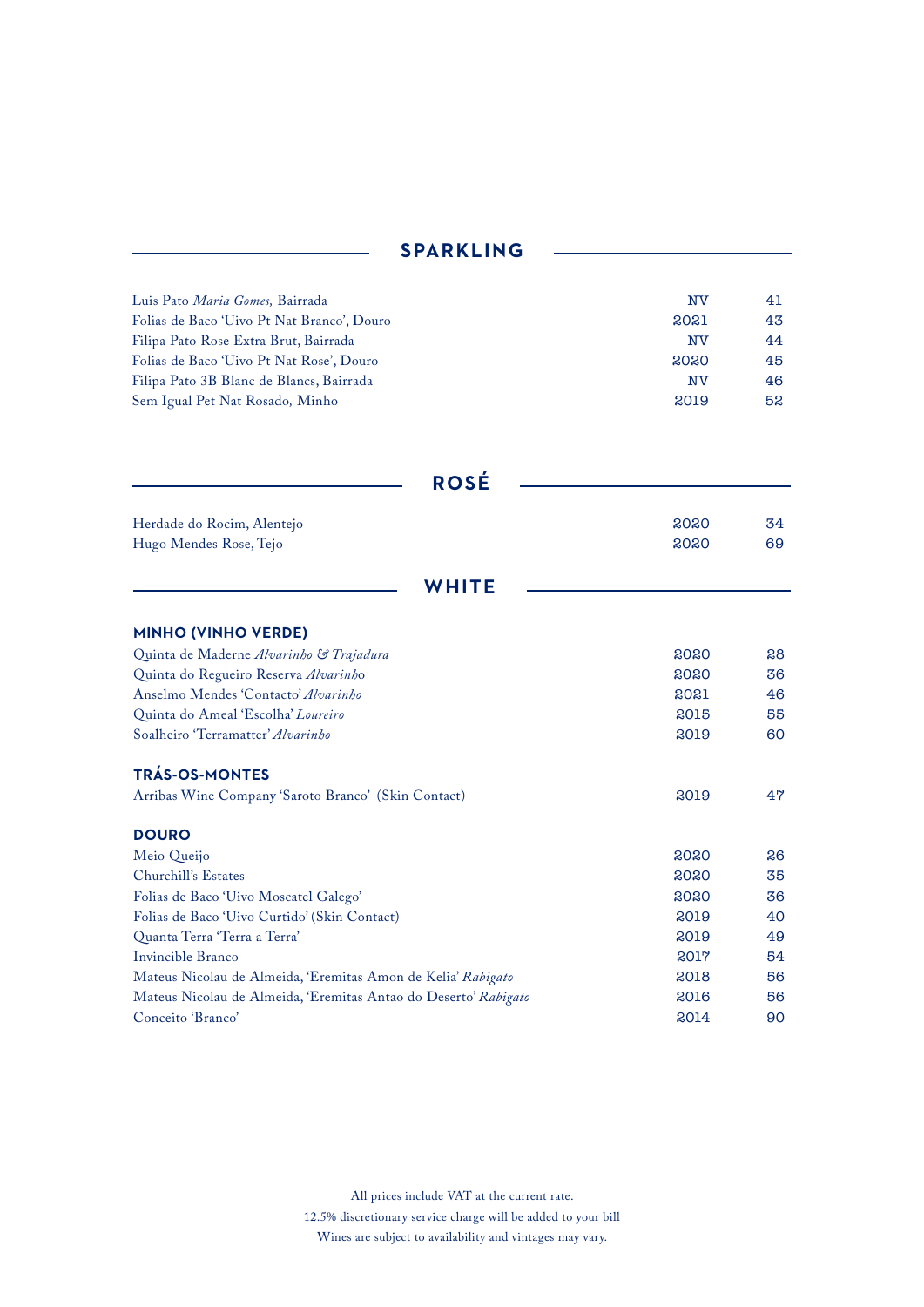| <b>BEIRA INTERIOR</b>                                |      |     |
|------------------------------------------------------|------|-----|
| Beyra                                                | 2019 | 34  |
| <b>BAIRRADA</b>                                      |      |     |
| Filipa Pato 'Dinamica' Bical & Arinto                | 2020 | 42  |
| Messias 'Clássico'                                   | 2012 | 50  |
| Luis Pato 'Vinha Formal'                             | 2017 | 63  |
| Filipa Pato 'Nossa Calcario' Bical                   | 2018 | 66  |
| <b>DÃO</b>                                           |      |     |
| MOB 'Lote 3'                                         | 2020 | 34  |
| Cabriz Touriga Nacional                              | 2020 | 36  |
| Quinta dos Carvalhais Encruzado                      | 2019 | 59  |
| Quinta das Marias 'Crudus'                           | 2018 | 63  |
| Mira do O 'Druida' Encruzado                         | 2019 | 65  |
| Paço dos Cunhas 'Vinha do Contador Branco'           | 2015 | 120 |
| LISBOA, TEJO, SETÚBAL                                |      |     |
| Ramilo Branco                                        | 2020 | 37  |
| Horácio Simões 'Tradicão Branco' Boal                | 2020 | 38  |
| Quinta do Montalto 'Uncondemned Não Condenado White' | 2020 | 43  |
| Quinta de Pancas Arinto Reserva                      | 2017 | 44  |
| Hugo Mendes Branco                                   | 2018 | 46  |
| Casal Figueira 'Antonio' Vital                       | 2017 | 56  |
| Arenae Malvasia de Colares (500ml)                   | 2012 | 59  |
| <b>ALENTEJO</b>                                      |      |     |
| Bojador                                              | 2020 | 28  |
| Herdade do Rocim 'Fresh from Amphora' (1 lt)         | 2020 | 42  |
| Herdade do Rocim 'Olho Mocho' Reserva                | 2020 | 48  |
| Bojador 'Vinho de Talha'                             | 2018 | 49  |
| <b>ALGARVE</b>                                       |      |     |
| Monte de Casteleja 'Classico Branco' (Skin Contact)  | 2020 | 53  |
| <b>AZORES</b>                                        |      |     |
| Pico Wines 'Frei Gigante'                            | 2018 | 54  |
| Adega do Vulcão 'Ameixâmbar Arinto dos Açores'       | 2018 | 70  |

**WHITE**

All prices include VAT at the current rate. 12.5% discretionary service charge will be added to your bill Wines are subject to availability and vintages may vary.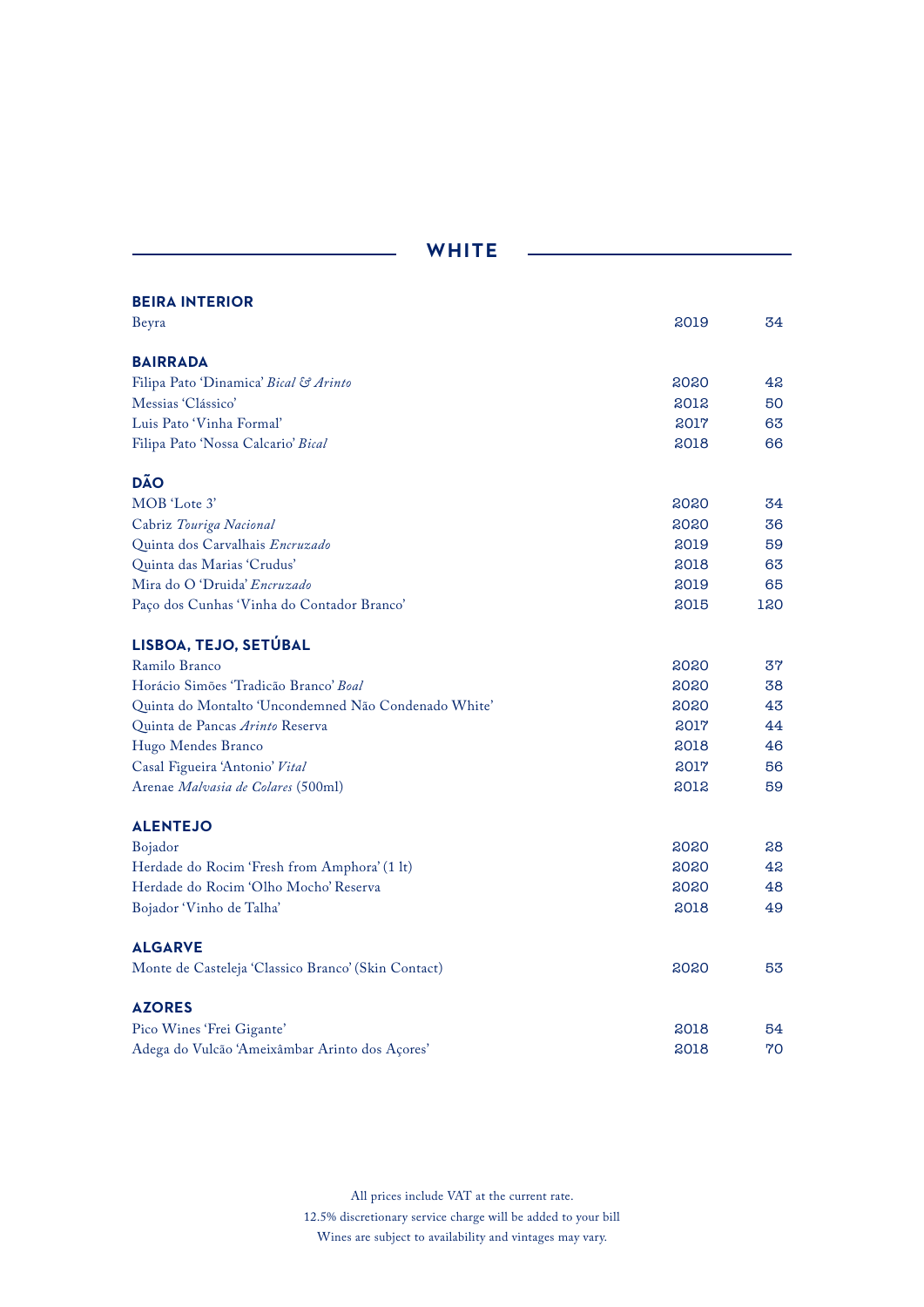| <b>MINHO (VINHO VERDE)</b>                   |      |     |
|----------------------------------------------|------|-----|
| Anselmo Mendes Vinhao                        | 2019 | 34  |
| <b>TRÁS-OS-MONTES</b>                        |      |     |
| Mont' Alegre Tinta Amarela                   | 2019 | 46  |
| Arribas Wine Company 'Saroto Tinto'          | 2019 | 47  |
| <b>DOURO</b>                                 |      |     |
| Meio Queijo                                  | 2020 | 26  |
| Churchill's Estates                          | 2019 | 35  |
| Churchill's Estates Grafite Touriga Nacional | 2014 | 42  |
| Portugal Boutique Winery 'Boina Tinto'       | 2018 | 47  |
| Folias de Baco 'Uivo Tinta Francisca'        | 2019 | 50  |
| Gricha                                       | 2018 | 60  |
| Mateus Nicolau de Almeida 'Curral Teles'     | 2018 | 64  |
| Churchill's Estates 'Grande Reserva'         | 2013 | 66  |
| Churchill's Estates 'Quinta da Gricha'       | 2007 | 89  |
| Conceito 'Ontem'                             | 2016 | 90  |
| Quinta do Monte Xisto                        | 2017 | 115 |
| Niepoort 'Charme'                            | 2009 | 170 |
| Casa Ferreirinha 'Reserva Especial'          | 2009 | 290 |
| Niepoort 'Turris'                            | 2012 | 300 |
| Casa Ferreirinha 'Barca Velha'               | 2008 | 520 |
| <b>BAIRRADA &amp; BEIRA INTERIOR</b>         |      |     |
| Filipa Pato 'Dinamica'                       | 2020 | 42  |
| Campolargo 'Rol de Coisas Antigas'           | 2017 | 50  |
| Campolargo Pinot Noir                        | 2017 | 52  |
| Giz 'Vinhas Velhas'                          | 2016 | 60  |
| Campolargo Tinto Baga & Castelão             | 2013 | 71  |
| Niepoort 'Poerinho'                          | 2017 | 83  |
| Luis Pato 'Pe Franco'                        | 2006 | 280 |

**RED**

All prices include VAT at the current rate. 12.5% discretionary service charge will be added to your bill Wines are subject to availability and vintages may vary.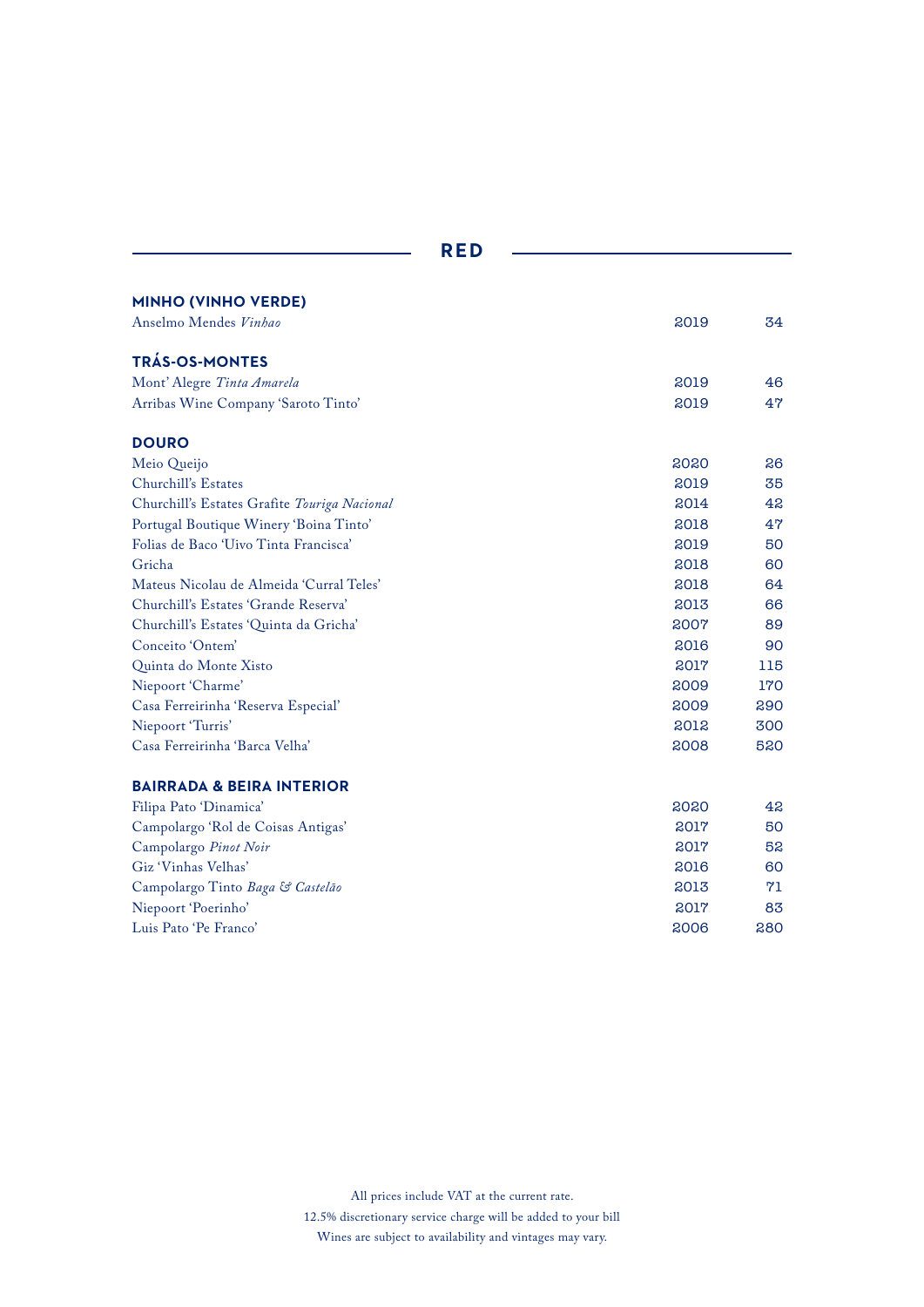| DÃO                                                          |      |     |
|--------------------------------------------------------------|------|-----|
| Textura Wines 'Pretexto'                                     | 2018 | 37  |
| Caves São João Porta dos Cavaleiros Reserva Touriga Nacional | 2015 | 44  |
| Mira do O 'Vidente'                                          | 2017 | 47  |
| Niepoort 'Conciso'                                           | 2015 | 60  |
| Paço dos Cunhas 'Vinha do Contador Tinto'                    | 2013 | 166 |
| LISBOA, TEJO, SETÚBAL                                        |      |     |
| Quinta da Lagoalva 'Azulejo'                                 | 2020 | 29  |
| Vale da Mata                                                 | 2018 | 36  |
| Casal Figueira 'Adiado'                                      | 2016 | 50  |
| Monte Bluna Tinta Miúda                                      | 2019 | 58  |
| Hugo Mendes 'Underdog Talha'                                 | 2018 | 78  |
| <b>ALENTEJO</b>                                              |      |     |
| Bojador                                                      | 2020 | 28  |
| Herdade do Rocim 'Indigena Biologico'                        | 2020 | 42  |
| Herdade do Rocim 'Fresh from Amphora' (1 lt)                 | 2020 | 42  |
| Susana Esteban 'Aventura'                                    | 2017 | 43  |
| Bojador 'Vinho de Talha'                                     | 2020 | 49  |
| Herdade do Rocim 'Olho de Mocho' Reserva                     | 2020 | 54  |
| Herdade da Malhadinha Nova                                   | 2011 | 120 |
| Heredade do Mouchao Colheitas Antigas (Magnum)               | 2003 | 360 |
| <b>ALGARVE</b>                                               |      |     |
| Monte de Casteleja 'Classico Tinto'                          | 2020 | 57  |
| <b>AZORES</b>                                                |      |     |
| Azores Wine Co. 'Tinto Vulcanico'                            | 2018 | 58  |

**RED**

All prices include VAT at the current rate. 12.5% discretionary service charge will be added to your bill Wines are subject to availability and vintages may vary.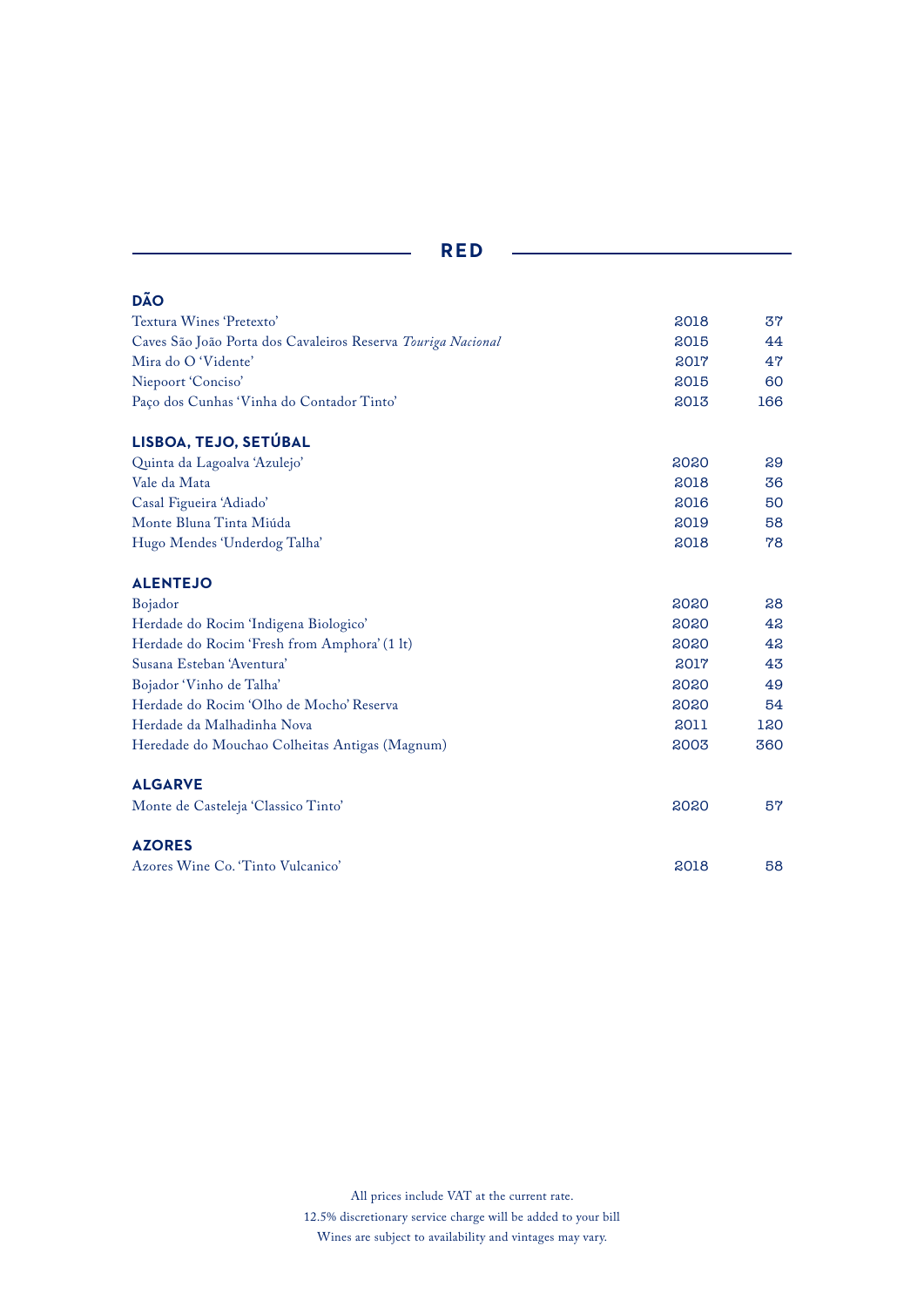## **SWEET & FORTIFIED** ————

| <b>PORT</b>                                          |           |     |
|------------------------------------------------------|-----------|-----|
| Churchill's Late Bottled Vintage                     | 2016      | 48  |
| Churchill's Dry White                                | <b>NV</b> | 49  |
| Churchill's 10yo Tawny (500 ml)                      | <b>NV</b> | 48  |
| Churchill's 20yo Tawny (500 ml)                      | <b>NV</b> | 62  |
| Churchill's 'Quinta da Gricha' Single Quinta Vintage | 2012      | 93  |
| Sandeman 30yo Tawny                                  | <b>NV</b> | 100 |
| Churchill's Vintage                                  | 1997      | 105 |
| Warre's Vintage                                      | 1975      | 140 |
| Churchill's Vintage (Magnum)                         | 1991      | 250 |
| Taylor's Vintage                                     | 1966      | 275 |
| <b>LATE HARVEST</b>                                  |           |     |
| Outono de Santar (375ml), Dao                        | 2013      | 42  |
| <b>CARCAVELOS</b>                                    |           |     |
| Villa Oeiras, Carcavelos 7yo, Lisbon                 | <b>NV</b> | 78  |
| <b>MOSCATEL</b>                                      |           |     |
| Horácio Simões Moscatel de Setúbal                   | 2017      | 39  |
| <b>LICOROSO</b>                                      |           |     |
| Pico Wines 10 Year Old Licoroso (sweet), Azores      | <b>NV</b> | 70  |
| <b>MADEIRA</b>                                       |           |     |
| Barbeito 'The Atlantic Rain Water' (500 ml)          | <b>NV</b> | 50  |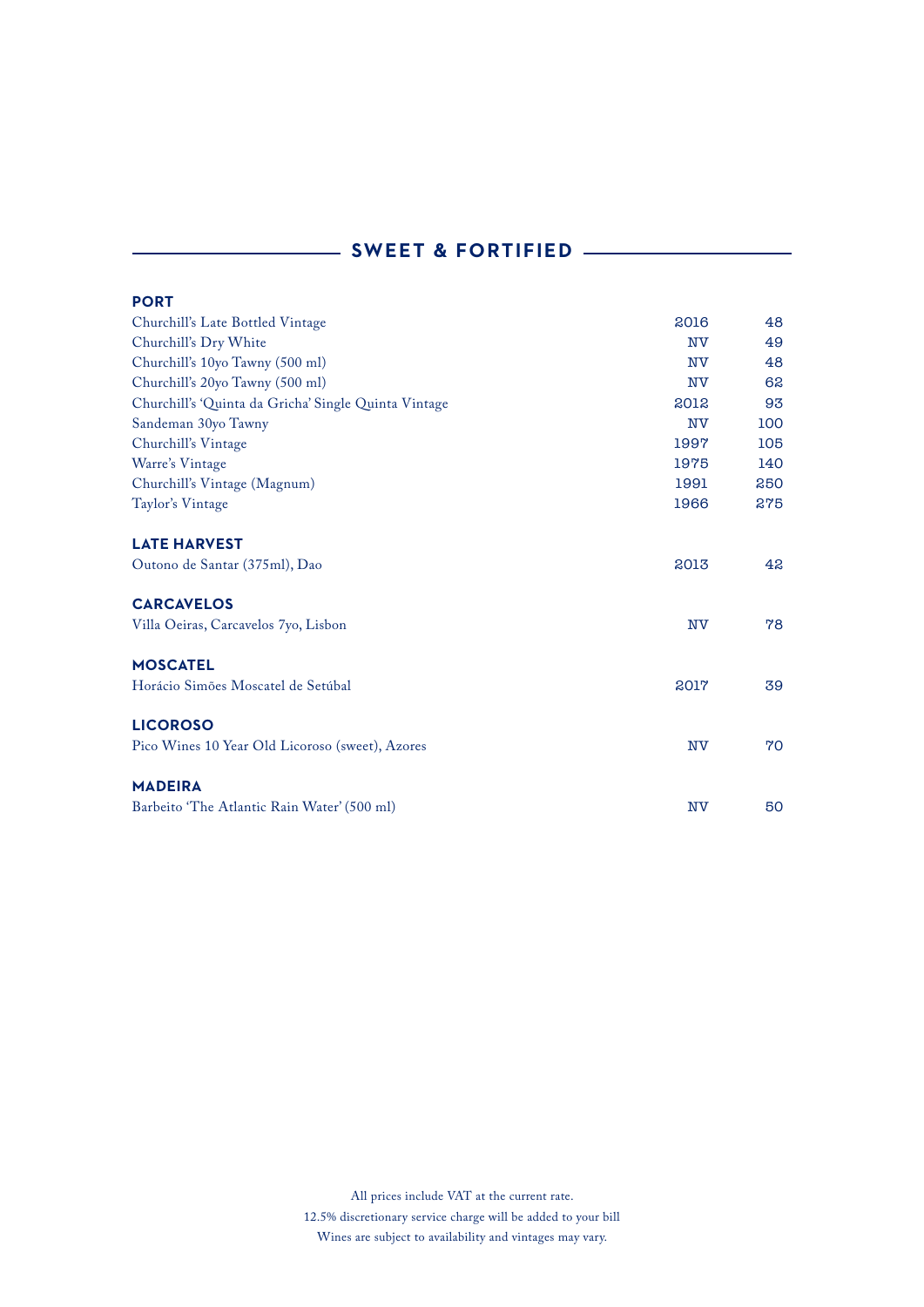**Minho (Vinho Verde)** *Zesty, zippy and fresh*

> **Douro** *Intense, mineral and complex*

**Bairrada** *Light, f irm and grippy*

**Dão** *Elegant, fruity and herby*

**Beira Interior**

**Lisboa / Tejo / Setubal** *Crisp, balanced and salty*

> **Alentejo** *Juicy, ripe, warming and spicy*





Our wine selection offers a wide range of options for all palates. We encourage you to experiment to find your ideal matches and if you require our assistance we will be delighted to guide you and to offer our suggestions.

A successful pairing is ultimately one that enhances your own gastronomic experience.